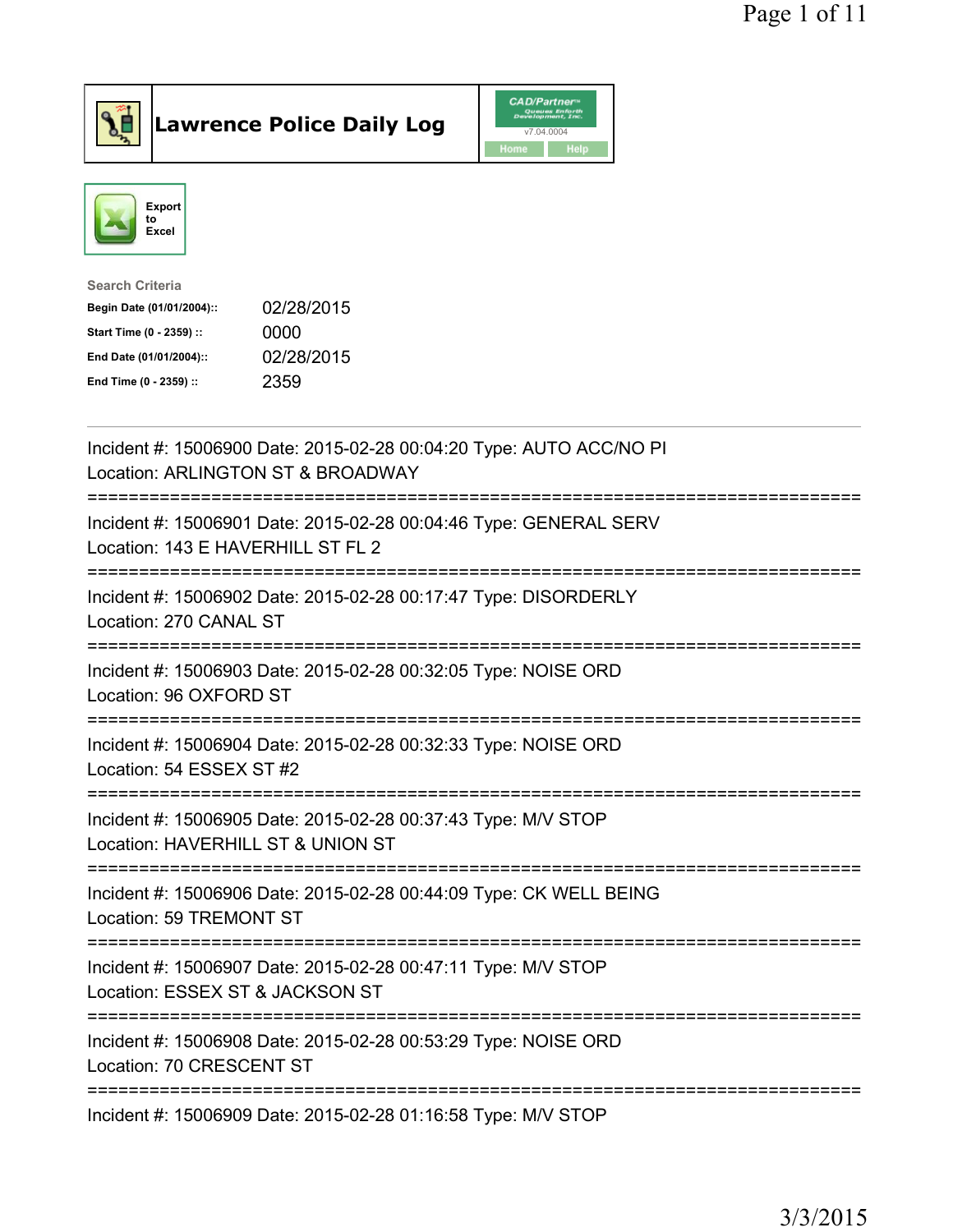Location: BUNKERHILL ST & LAWRENCE ST =========================================================================== Incident #: 15006910 Date: 2015-02-28 01:32:31 Type: M/V STOP Location: BUSWELL ST & TRENTON ST =========================================================================== Incident #: 15006911 Date: 2015-02-28 01:32:55 Type: M/V STOP Location: BRADFORD ST & BROADWAY =========================================================================== Incident #: 15006912 Date: 2015-02-28 01:36:21 Type: MEDIC SUPPORT Location: 96 OXFORD ST FL 2 =========================================================================== Incident #: 15006914 Date: 2015-02-28 01:39:33 Type: LARCENY/PAST Location: 192 ARLINGTON ST =========================================================================== Incident #: 15006913 Date: 2015-02-28 01:39:39 Type: M/V STOP Location: 43 CHELMSFORD ST =========================================================================== Incident #: 15006915 Date: 2015-02-28 01:41:49 Type: M/V STOP Location: BRADFORD ST & FRANKLIN ST =========================================================================== Incident #: 15006916 Date: 2015-02-28 01:49:26 Type: DISORDERLY Location: 205 BROADWAY =========================================================================== Incident #: 15006917 Date: 2015-02-28 01:57:46 Type: M/V STOP Location: MARKET ST & PARKER ST =========================================================================== Incident #: 15006918 Date: 2015-02-28 02:00:51 Type: M/V STOP Location: ESSEX ST & JACKSON ST =========================================================================== Incident #: 15006919 Date: 2015-02-28 02:03:06 Type: DISTURBANCE Location: 17 OHIO AV FL 1 =========================================================================== Incident #: 15006920 Date: 2015-02-28 02:04:50 Type: M/V STOP Location: BROADWAY & METHUEN ST =========================================================================== Incident #: 15006921 Date: 2015-02-28 02:06:50 Type: M/V STOP Location: LAWRENCE ST & MYRTLE ST =========================================================================== Incident #: 15006922 Date: 2015-02-28 02:08:31 Type: M/V STOP Location: BROADWAY & WATER ST =========================================================================== Incident #: 15006923 Date: 2015-02-28 02:10:27 Type: M/V STOP Location: BROADWAY & WATER ST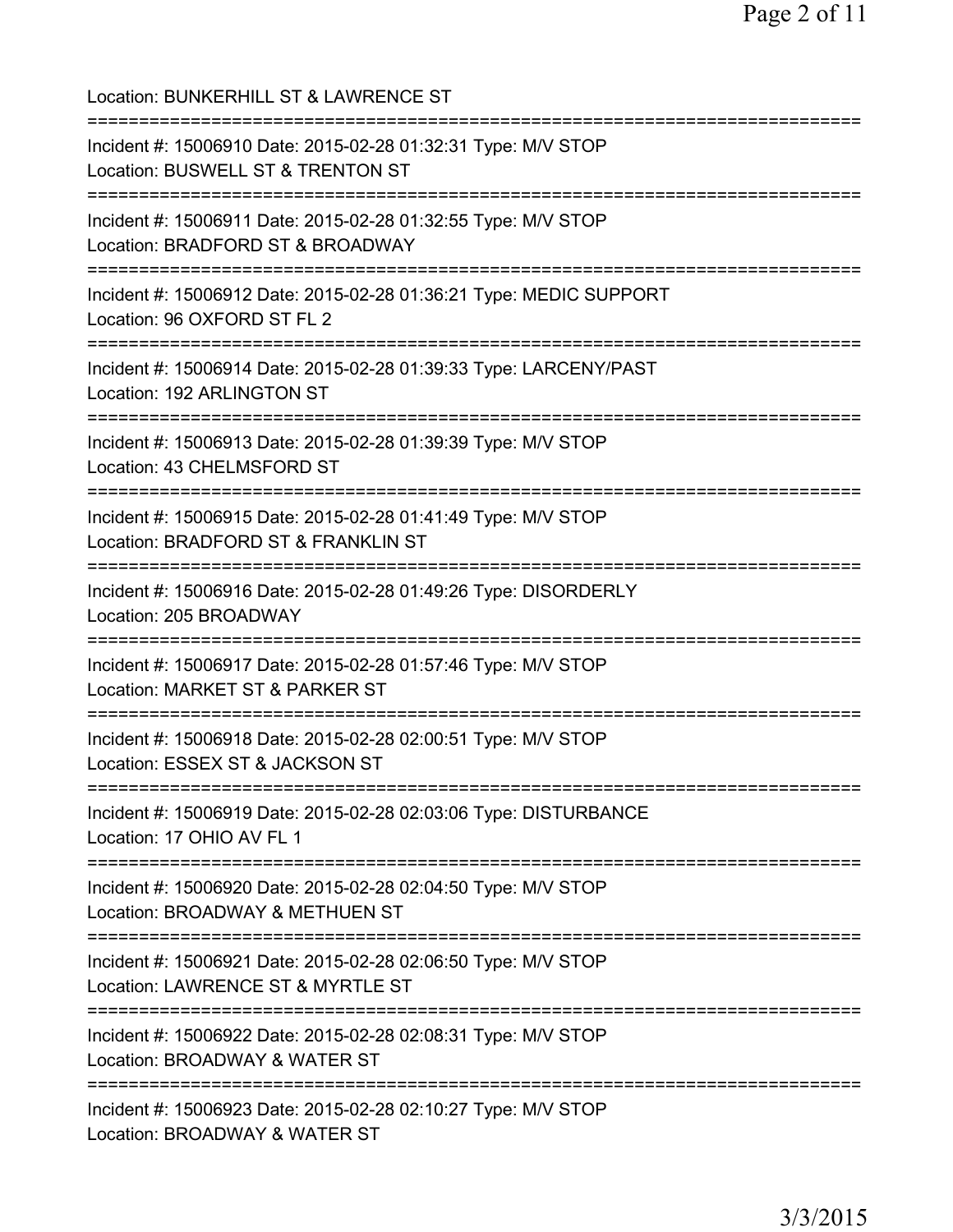| Incident #: 15006924 Date: 2015-02-28 02:25:26 Type: DISTURBANCE<br>Location: J BRIANS / 615 S UNION ST                                             |
|-----------------------------------------------------------------------------------------------------------------------------------------------------|
| Incident #: 15006927 Date: 2015-02-28 02:39:18 Type: HIT & RUN M/V<br>Location: 45 JUNIPER ST                                                       |
| Incident #: 15006925 Date: 2015-02-28 02:40:00 Type: DISTURBANCE<br>Location: 6 INMAN ST FL 3                                                       |
| Incident #: 15006926 Date: 2015-02-28 02:41:23 Type: ALARMS<br>Location: KENTUCKY FRIED CHICKEN / 490 S UNION ST<br>------------------------------- |
| Incident #: 15006928 Date: 2015-02-28 02:54:12 Type: DISTURBANCE<br>Location: 6 WOODLAND ST FL 3 REAR                                               |
| Incident #: 15006929 Date: 2015-02-28 03:02:25 Type: M/V STOP<br>Location: MELROSE ST & WATER ST                                                    |
| Incident #: 15006930 Date: 2015-02-28 03:07:14 Type: NOISE ORD<br>Location: 12 COLUMBUS AV                                                          |
| Incident #: 15006931 Date: 2015-02-28 03:07:31 Type: SUS PERS/MV<br>Location: 99 DRACUT ST FL 3                                                     |
| Incident #: 15006932 Date: 2015-02-28 03:26:56 Type: DISTURBANCE<br>Location: 22 WOODLAND ST                                                        |
| Incident #: 15006933 Date: 2015-02-28 03:43:08 Type: M/V STOP<br>Location: BROADWAY & WATER ST<br>===========================                       |
| Incident #: 15006934 Date: 2015-02-28 03:51:12 Type: M/V STOP<br>Location: WOODLAND ST & MARSTON ST                                                 |
| Incident #: 15006935 Date: 2015-02-28 03:51:50 Type: ALARMS<br>Location: ADVANCED AUTO PARTS / 183 BROADWAY                                         |
| Incident #: 15006936                                 Date: 2015-02-28 03:58:51 Type: UNWANTEDGUEST<br>Location: 152 FRANKLIN ST                     |
| Incident #: 15006937 Date: 2015-02-28 04:01:31 Type: NOISE ORD<br>Location: 64 NEWBURY ST FL 1                                                      |
|                                                                                                                                                     |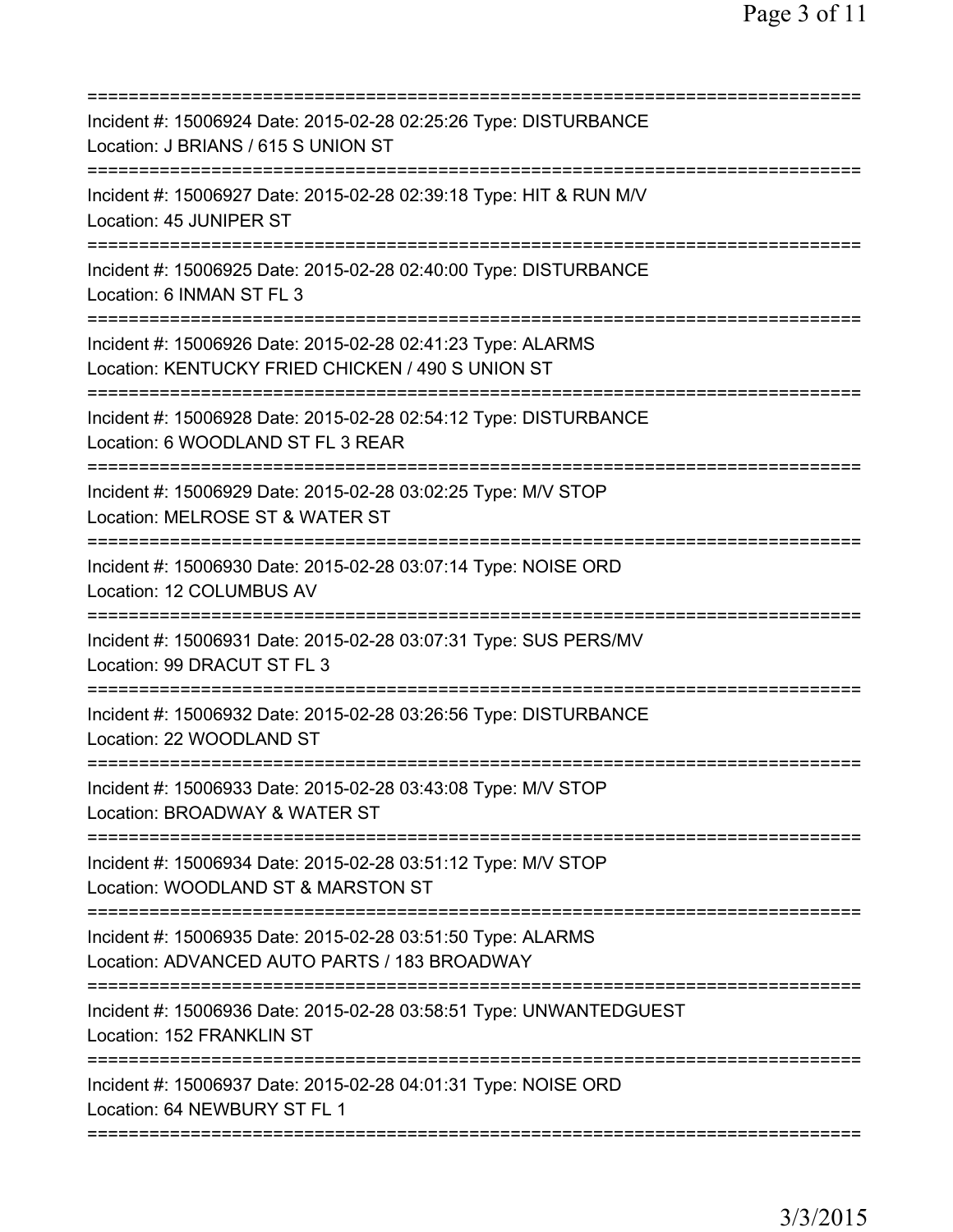| Incident #: 15006938 Date: 2015-02-28 04:03:15 Type: M/V STOP<br>Location: BROADWAY & VALLEY ST                                           |
|-------------------------------------------------------------------------------------------------------------------------------------------|
| Incident #: 15006939 Date: 2015-02-28 04:08:54 Type: TOW/REPOSSED<br>Location: 4 SAXONIA AV                                               |
| Incident #: 15006940 Date: 2015-02-28 04:15:04 Type: MV/BLOCKING<br>Location: 158 WATER ST                                                |
| Incident #: 15006941 Date: 2015-02-28 04:18:04 Type: SPECIAL CHECK<br>Location: 24 BODWELL ST FL 1                                        |
| Incident #: 15006942 Date: 2015-02-28 04:30:01 Type: LOUD NOISE<br>Location: 161 PARK ST                                                  |
| Incident #: 15006943 Date: 2015-02-28 04:32:52 Type: NOISE ORD<br>Location: 64 NEWBURY ST FL 1                                            |
| Incident #: 15006944 Date: 2015-02-28 04:49:39 Type: M/V STOP<br>Location: 700 ESSEX ST                                                   |
| Incident #: 15006945 Date: 2015-02-28 04:57:16 Type: M/V STOP<br>Location: 30 BRADFORD ST                                                 |
| Incident #: 15006946 Date: 2015-02-28 04:58:56 Type: ALARMS<br>Location: RIO BAR AND GRILL / 9 APPLETON ST                                |
| Incident #: 15006947 Date: 2015-02-28 05:28:12 Type: FIRE<br>Location: 48 COOLIDGE ST FL 2                                                |
| Incident #: 15006948 Date: 2015-02-28 05:55:34 Type: TOW/REPOSSED<br>Location: 18 BEACON ST                                               |
| ---------------------------<br>Incident #: 15006949 Date: 2015-02-28 06:00:35 Type: ALARMS<br>Location: SHOWCASE CINEMA / 6 CHICKERING ST |
| Incident #: 15006950 Date: 2015-02-28 06:04:22 Type: ALARMS<br>Location: GULF / 233 WINTHROP AV                                           |
| Incident #: 15006951 Date: 2015-02-28 08:00:47 Type: VIO CITY ORD<br>Location: 22 DOYLE ST                                                |
| Incident #: 15006952 Date: 2015-02-28 08:19:53 Type: ALARMS                                                                               |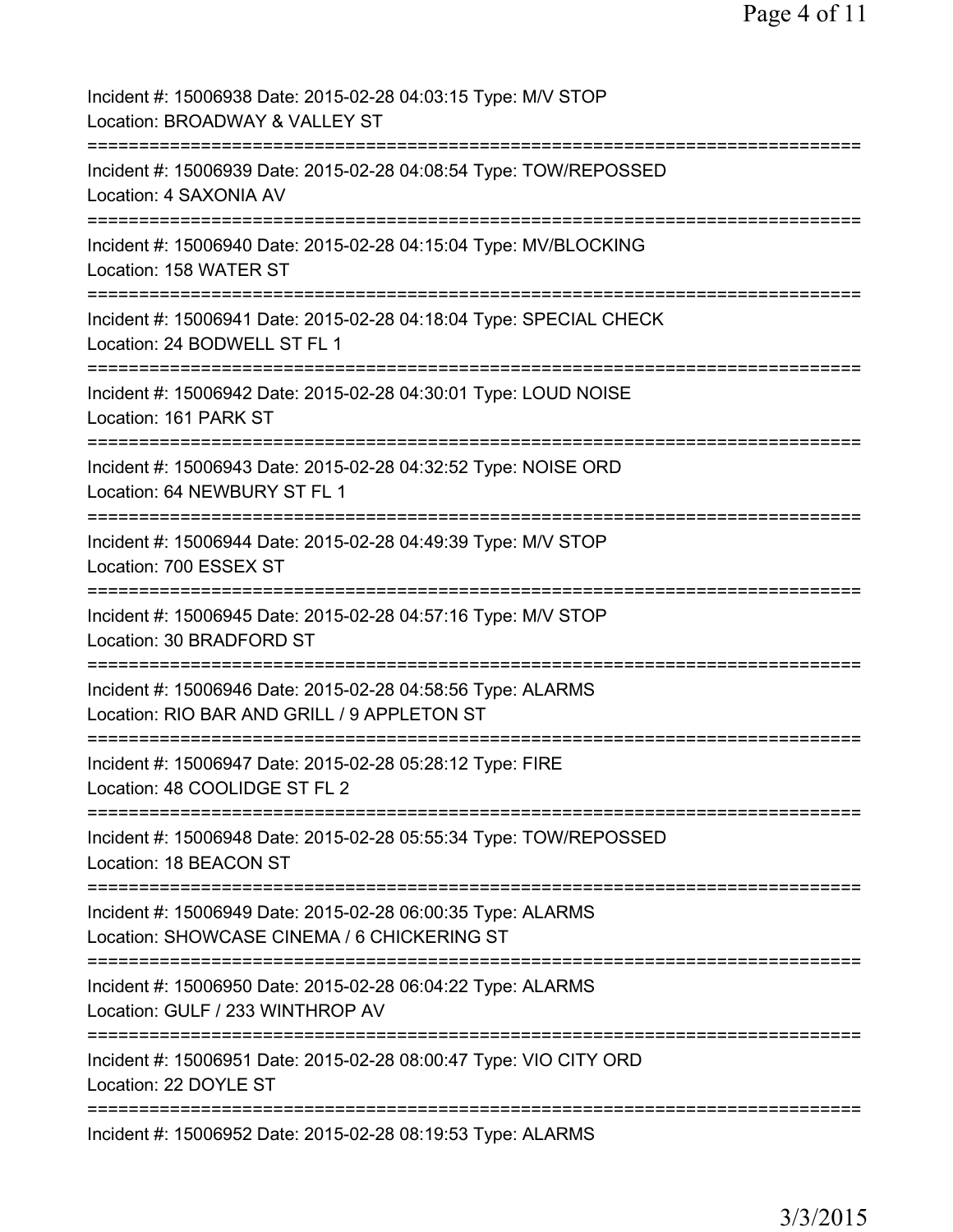| Location: JOHNNY G'S / 179 ESSEX ST                                                                                                                 |
|-----------------------------------------------------------------------------------------------------------------------------------------------------|
| Incident #: 15006953 Date: 2015-02-28 08:39:49 Type: M/V STOP<br>Location: CANAL ST & HAMPSHIRE ST<br>====================================          |
| Incident #: 15006954 Date: 2015-02-28 08:45:13 Type: ALARMS<br>Location: DENTAL BRIGHT / 488 ESSEX ST                                               |
| Incident #: 15006955 Date: 2015-02-28 08:55:14 Type: MV/BLOCKING<br>Location: GOOD SHEPHERD / 412 HAMPSHIRE ST<br>================================= |
| Incident #: 15006956 Date: 2015-02-28 09:09:40 Type: A&B PAST<br>Location: LAWRENCE INTERSTATE TRANSPORTA / 359 LAWRENCE ST                         |
| Incident #: 15006957 Date: 2015-02-28 09:18:18 Type: ASSIST FIRE<br>Location: 11 SUMMER ST #S707                                                    |
| Incident #: 15006958 Date: 2015-02-28 09:46:35 Type: VIO CITY ORD<br>Location: 83 BAILEY ST                                                         |
| Incident #: 15006959 Date: 2015-02-28 10:07:18 Type: ALARM/BURG<br>Location: LAW GRILL / 2 AMESBURY ST                                              |
| :======================<br>Incident #: 15006960 Date: 2015-02-28 10:19:28 Type: COURT DOC SERVE<br>Location: 200 PARKER ST                          |
| Incident #: 15006961 Date: 2015-02-28 10:36:29 Type: COURT DOC SERVE<br>Location: 25 MAGNOLIA ST                                                    |
| Incident #: 15006962 Date: 2015-02-28 10:36:40 Type: KEEP PEACE<br>Location: 481 S BROADWAY #13                                                     |
| Incident #: 15006963 Date: 2015-02-28 11:07:42 Type: LOST PROPERTY<br>Location: 160 FRANKLIN ST                                                     |
| Incident #: 15006964 Date: 2015-02-28 11:12:26 Type: AUTO ACC/NO PI<br>Location: 82 MARGIN ST                                                       |
| Incident #: 15006965 Date: 2015-02-28 11:17:01 Type: MISSING PERS<br>Location: 109 GARDEN ST #3A                                                    |
| Incident #: 15006966 Date: 2015-02-28 11:25:05 Type: ALARM/BURG<br>Location: 19 NEWTON ST #FRONT                                                    |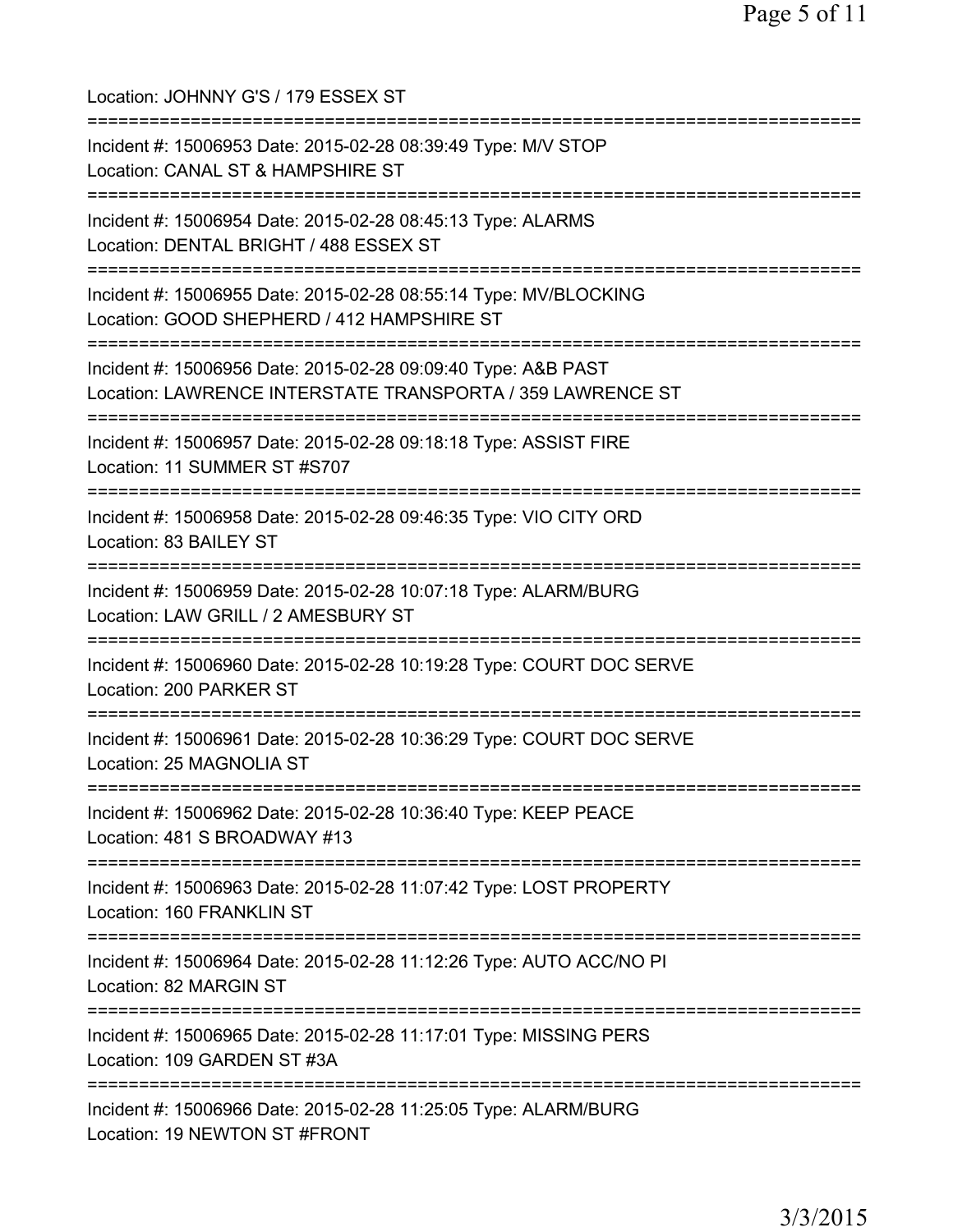| Incident #: 15006967 Date: 2015-02-28 11:31:29 Type: ALARM/BURG<br>Location: 70 BELMONT ST                                         |
|------------------------------------------------------------------------------------------------------------------------------------|
| Incident #: 15006968 Date: 2015-02-28 11:41:26 Type: LOST PROPERTY<br>Location: ANDOVER ST & S UNION ST<br>.====================== |
| Incident #: 15006969 Date: 2015-02-28 11:48:40 Type: 209A/SERVE<br>Location: 2 INMAN ST #26                                        |
| Incident #: 15006970 Date: 2015-02-28 11:49:30 Type: DISTURBANCE<br>Location: 521 HAMPSHIRE ST #1                                  |
| Incident #: 15006971 Date: 2015-02-28 11:51:21 Type: SUS PERS/MV<br>Location: ESSEX ST & MARGIN ST                                 |
| Incident #: 15006972 Date: 2015-02-28 11:53:38 Type: 209A/SERVE<br>Location: 341 S BROADWAY #D                                     |
| Incident #: 15006973 Date: 2015-02-28 12:03:06 Type: 209A/SERVE<br>Location: 330 LOWELL ST                                         |
| Incident #: 15006974 Date: 2015-02-28 12:13:31 Type: ALARM/BURG<br>Location: ZOILA GOMEZ LAW OFFICES / 84 E HAVERHILL ST           |
| Incident #: 15006975 Date: 2015-02-28 12:17:48 Type: ALARM/BURG<br>Location: 200 COMMON ST                                         |
| Incident #: 15006976 Date: 2015-02-28 12:43:37 Type: MAN DOWN<br>Location: SANTOS GROCERY / 232 HAMPSHIRE ST                       |
| Incident #: 15006977 Date: 2015-02-28 12:59:28 Type: DISTURBANCE<br>Location: 2 PATTON ST                                          |
| Incident #: 15006978 Date: 2015-02-28 13:02:03 Type: CK WELL BEING<br>Location: 528 ANDOVER ST FL 1                                |
| Incident #: 15006979 Date: 2015-02-28 13:16:07 Type: CK WELL BEING<br>Location: 262 HAMPSHIRE ST                                   |
| Incident #: 15006980 Date: 2015-02-28 13:27:50 Type: 911 HANG UP<br>Location: 20 HAMPTON ST                                        |
|                                                                                                                                    |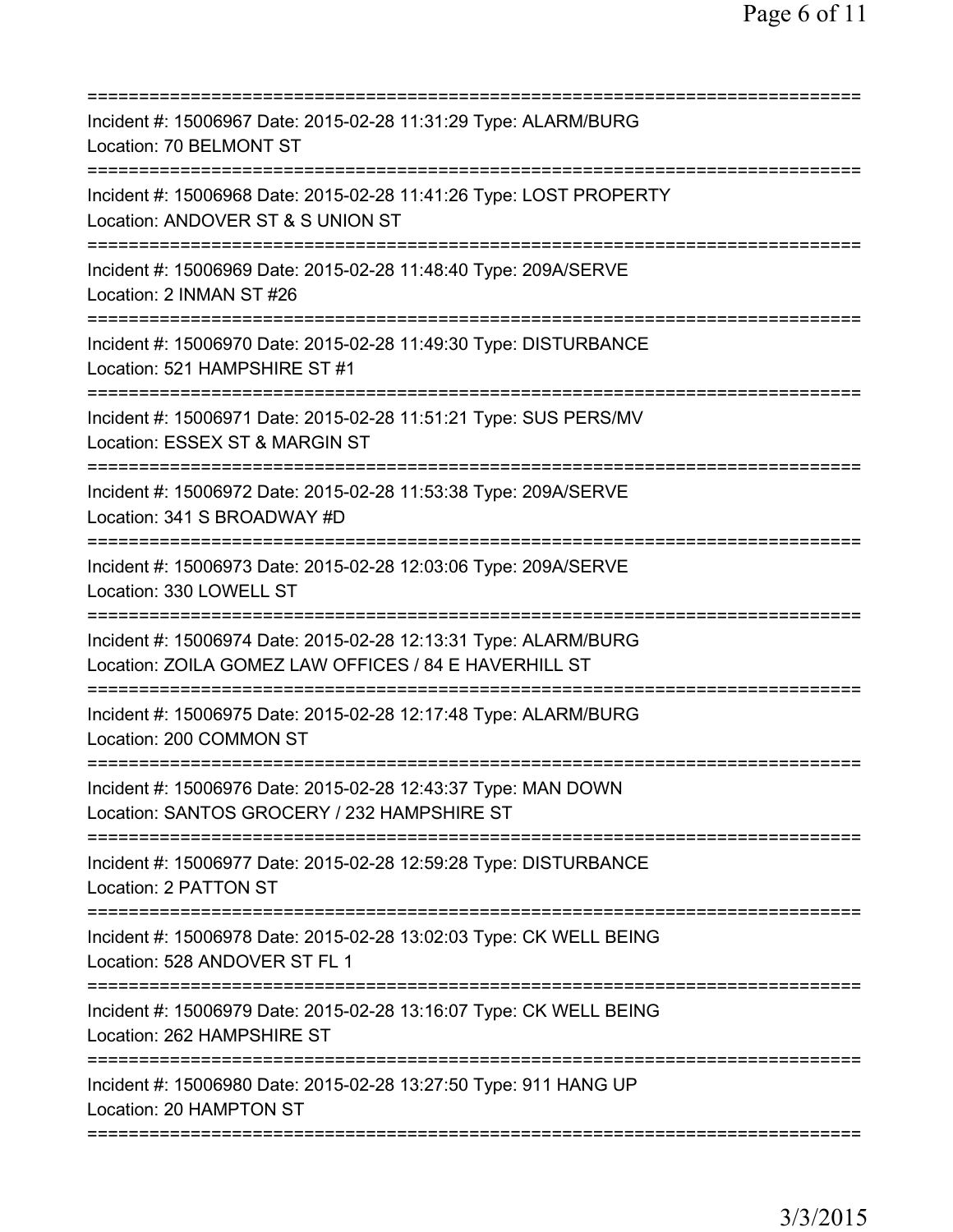Page 7 of 11

Incident #: 15006981 Date: 2015-02-28 13:38:25 Type: DOMESTIC/PROG Location: 11 BAILEY ST FL 2ND =========================================================================== Incident #: 15006982 Date: 2015-02-28 13:49:04 Type: MAN DOWN Location: TOWN & COUNTRY FURNITURE / 551 COMMON ST =========================================================================== Incident #: 15006983 Date: 2015-02-28 13:51:00 Type: ANIMAL COMPL Location: 1 CANAL ST =========================================================================== Incident #: 15006984 Date: 2015-02-28 13:56:15 Type: HIT & RUN M/V Location: BERKELEY ST & KEIGHLEY CT =========================================================================== Incident #: 15006985 Date: 2015-02-28 14:03:18 Type: MAL DAMAGE Location: BUSINESS / 656 HAVERHILL ST =========================================================================== Incident #: 15006986 Date: 2015-02-28 14:17:47 Type: AUTO ACC/NO PI Location: ACTON ST & BROADWAY =========================================================================== Incident #: 15006987 Date: 2015-02-28 15:03:36 Type: NOTIFICATION Location: 120 COLONIAL DR =========================================================================== Incident #: 15006988 Date: 2015-02-28 15:15:52 Type: AUTO ACC/UNK PI Location: 5 CLIFTON ST =========================================================================== Incident #: 15006989 Date: 2015-02-28 15:24:33 Type: HIT & RUN M/V Location: ST MARY-IMMACULATE CONCEPTION / 300 HAVERHILL ST =========================================================================== Incident #: 15006990 Date: 2015-02-28 15:37:50 Type: TEST QED Location: 19 ARLINGTON ST =========================================================================== Incident #: 15006991 Date: 2015-02-28 15:45:42 Type: MEDIC SUPPORT Location: CVS PHARMACY / 266 BROADWAY =========================================================================== Incident #: 15006992 Date: 2015-02-28 15:54:56 Type: VIO CITY ORD Location: 227 WATER ST =========================================================================== Incident #: 15006993 Date: 2015-02-28 15:57:54 Type: HIT & RUN M/V Location: 491 HAVERHILL ST =========================================================================== Incident #: 15006994 Date: 2015-02-28 16:01:38 Type: TOW OF M/V Location: TRIPOLI BAKERY INC / 106 COMMON ST =========================================================================== Incident #: 15006995 Date: 2015-02-28 16:11:55 Type: MAL DAMAGE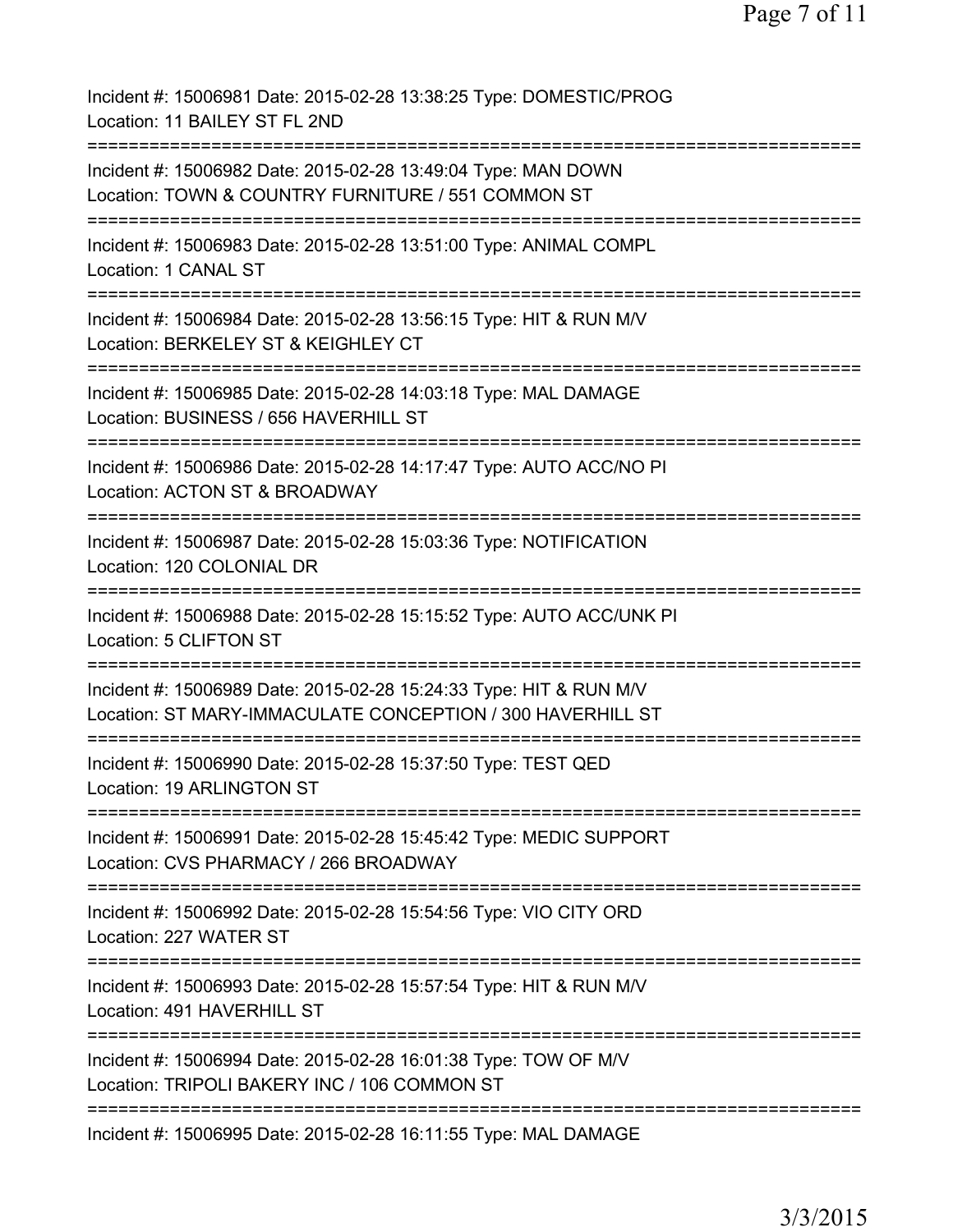| Location: 53 BRUCE ST                                                                                            |
|------------------------------------------------------------------------------------------------------------------|
| Incident #: 15006996 Date: 2015-02-28 16:19:44 Type: MV/BLOCKING<br><b>Location: GARDEN ST</b>                   |
| Incident #: 15006997 Date: 2015-02-28 16:20:40 Type: ALARM/BURG<br>Location: BRE ROCK CAFE / 170 BROADWAY        |
| Incident #: 15006998 Date: 2015-02-28 16:44:33 Type: MEDIC SUPPORT<br>Location: 14 STEVENS ST #1                 |
| Incident #: 15006999 Date: 2015-02-28 16:55:49 Type: TOW OF M/V<br>Location: TRIPOLI BAKERY INC / 106 COMMON ST  |
| Incident #: 15007000 Date: 2015-02-28 16:56:38 Type: AUTO ACC/NO PI<br>Location: WALK-IN / ESSEX ST & MEDFORD ST |
| Incident #: 15007001 Date: 2015-02-28 17:16:37 Type: SUICIDE ATTEMPT<br>Location: 19 BENNINGTON ST FL 1          |
| Incident #: 15007002 Date: 2015-02-28 18:02:00 Type: HIT & RUN M/V<br>Location: 112 MARGIN ST                    |
| Incident #: 15007003 Date: 2015-02-28 18:08:24 Type: M/V STOP<br>Location: BROADWAY & LOWELL ST                  |
| Incident #: 15007004 Date: 2015-02-28 18:15:58 Type: ALARM/BURG<br>Location: 75 WATER ST                         |
| Incident #: 15007005 Date: 2015-02-28 18:16:42 Type: M/V STOP<br>Location: BRADFORD ST & BROADWAY                |
| Incident #: 15007006 Date: 2015-02-28 18:41:40 Type: DISTURBANCE<br>Location: 329 HIGH ST                        |
| Incident #: 15007007 Date: 2015-02-28 18:46:22 Type: SHOPLIFTING<br>Location: 114 LIQUORS / 80 WINTHROP AV       |
| Incident #: 15007008 Date: 2015-02-28 19:00:08 Type: SUS PERS/MV<br>Location: 16 PACKARD ST                      |
| Incident #: 15007009 Date: 2015-02-28 19:09:38 Type: M/V STOP<br>Location: ALLSTON ST & HIGH ST                  |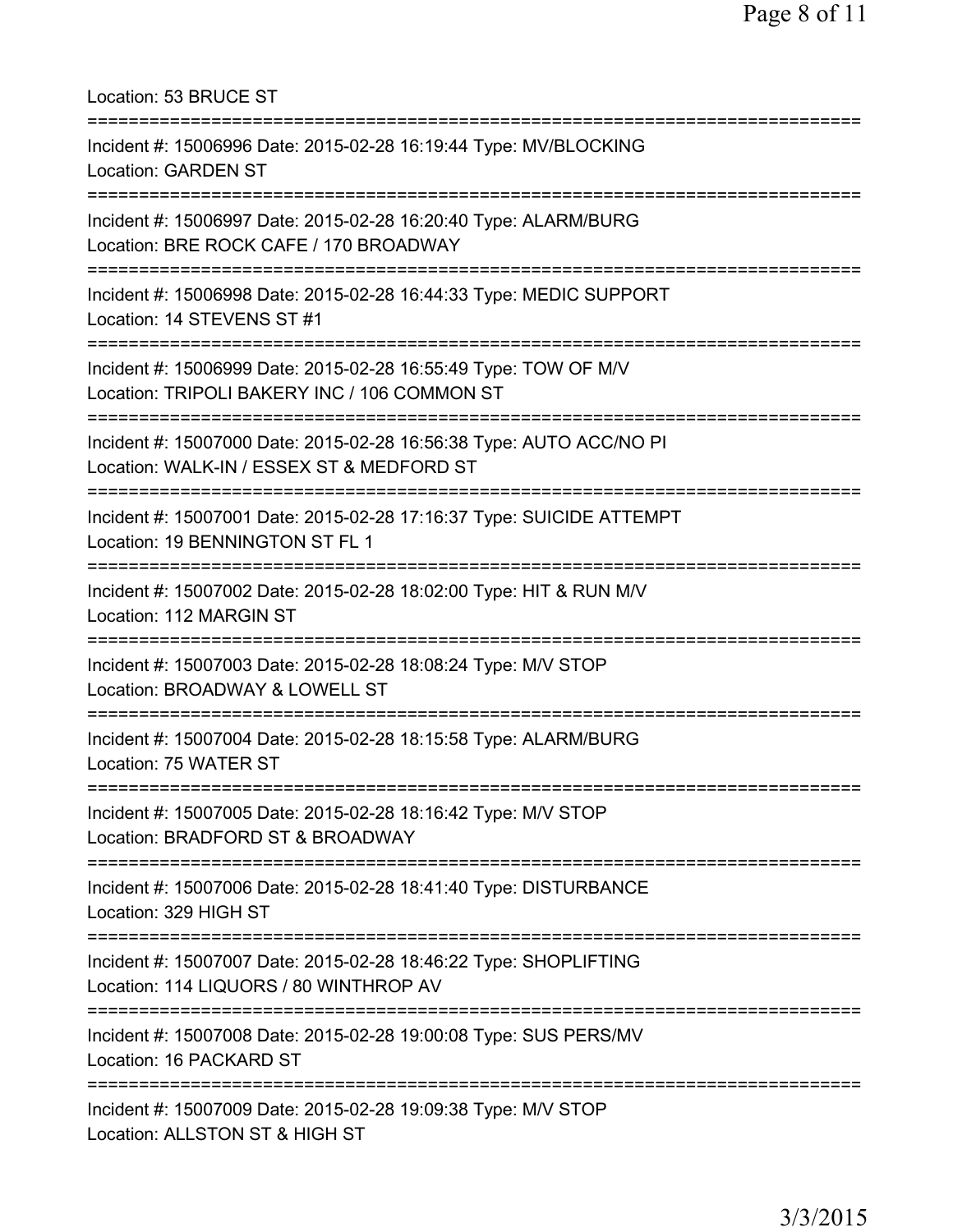| Incident #: 15007010 Date: 2015-02-28 19:09:52 Type: TRESPASSING<br>Location: 72 DRACUT ST FL 2<br>====================== |
|---------------------------------------------------------------------------------------------------------------------------|
| Incident #: 15007011 Date: 2015-02-28 19:12:45 Type: MV/BLOCKING<br>Location: 1 GREENWOOD ST                              |
| Incident #: 15007012 Date: 2015-02-28 19:25:46 Type: AUTO ACC/NO PI<br>Location: 17 SHEPARD ST                            |
| Incident #: 15007013 Date: 2015-02-28 19:30:01 Type: NOTIFICATION<br>Location: 47 TREMONT ST FL 2                         |
| Incident #: 15007014 Date: 2015-02-28 19:33:51 Type: MV/BLOCKING<br>Location: BOSTON ST & HOME ST                         |
| Incident #: 15007015 Date: 2015-02-28 20:00:03 Type: SUICIDE ATTEMPT<br>Location: 2 SPRINGFIELD ST #6 FL 2                |
| Incident #: 15007017 Date: 2015-02-28 20:29:04 Type: MAL DAMAGE<br>Location: 36 MARBLE AV                                 |
| Incident #: 15007016 Date: 2015-02-28 20:30:08 Type: LIC PLATE STO<br>Location: 40 RAILROAD ST<br>==============          |
| Incident #: 15007018 Date: 2015-02-28 20:42:48 Type: NOISE ORD<br>Location: 42 SPRINGFIELD ST FL 2<br>---------           |
| Incident #: 15007019 Date: 2015-02-28 20:59:51 Type: UNWANTEDGUEST<br>Location: 47 KENT ST FL 2                           |
| Incident #: 15007020 Date: 2015-02-28 21:07:39 Type: NOISE ORD<br>Location: 119 WILLOW ST FL 3                            |
| Incident #: 15007021 Date: 2015-02-28 21:14:49 Type: ALARM/BURG<br>Location: 34 HILLSIDE AV                               |
| Incident #: 15007022 Date: 2015-02-28 21:16:12 Type: UNKNOWN PROB<br>Location: 518 HAVERHILL ST                           |
| Incident #: 15007023 Date: 2015-02-28 21:36:05 Type: M/V STOP<br>Location: DORCHESTER ST & WINTHROP AV                    |
|                                                                                                                           |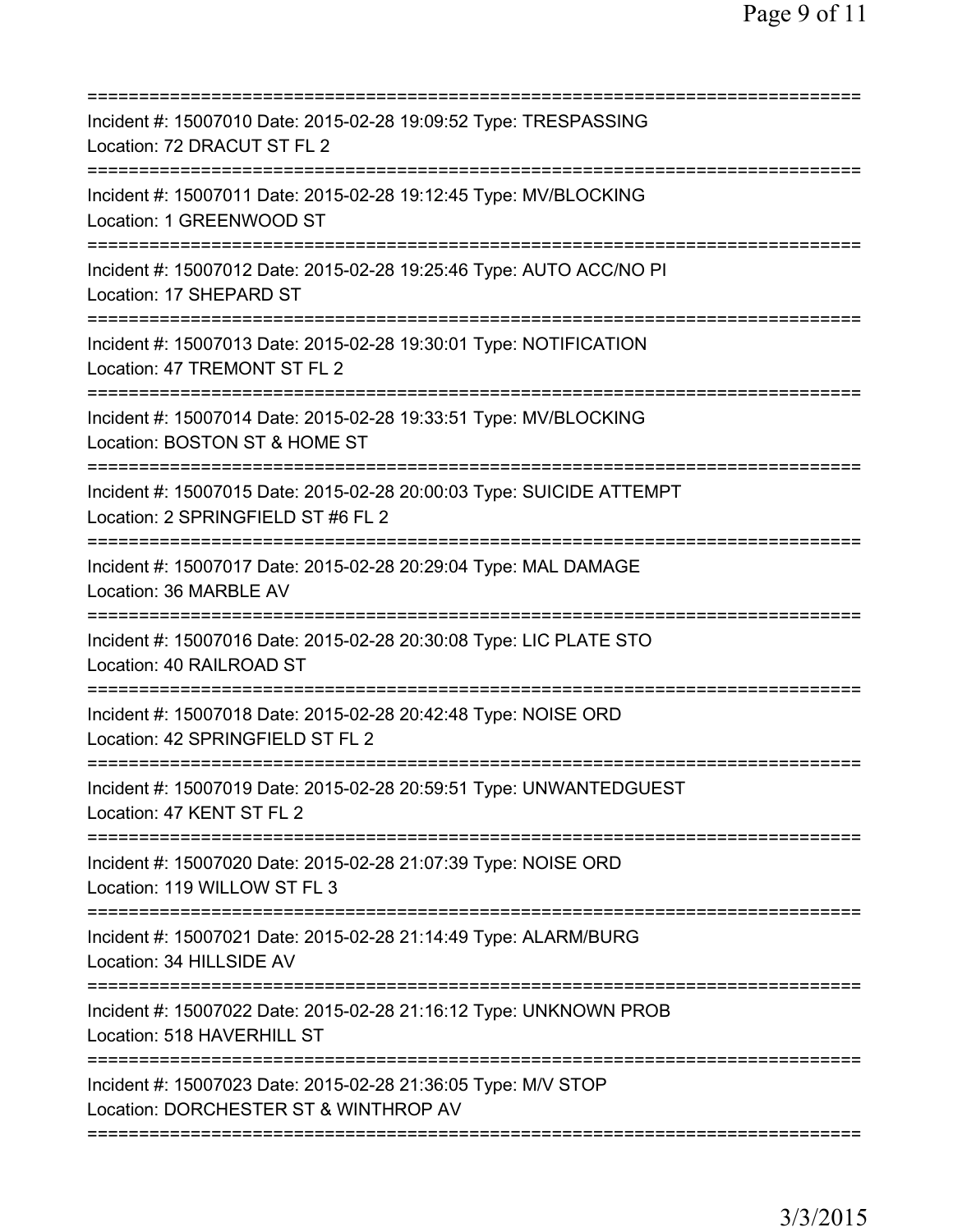| Incident #: 15007024 Date: 2015-02-28 21:52:08 Type: GUN CALL<br>Location: LIBERTY TAXI / 137 LAWRENCE ST                                                    |
|--------------------------------------------------------------------------------------------------------------------------------------------------------------|
| Incident #: 15007025 Date: 2015-02-28 21:56:09 Type: MV/BLOCKING<br>Location: 137 ESSEX ST                                                                   |
| Incident #: 15007026 Date: 2015-02-28 22:01:14 Type: UNWANTEDGUEST<br>Location: 99 DRACUT ST FL 3                                                            |
| Incident #: 15007027 Date: 2015-02-28 22:30:42 Type: ALARM/BURG<br>Location: COMMONWEALTH HONDA / 2 COMMONWEALTH DR<br>------------------------------------- |
| Incident #: 15007028 Date: 2015-02-28 22:36:38 Type: B&E/PROG<br>Location: 27 FOSTER ST FL 1<br>=========================                                    |
| Incident #: 15007029 Date: 2015-02-28 22:38:12 Type: HIT & RUN M/V<br>Location: JACKSON ST & OAK ST<br>============                                          |
| Incident #: 15007030 Date: 2015-02-28 22:53:59 Type: DISTURBANCE<br>Location: MCDONALDS / 599 ANDOVER ST                                                     |
| Incident #: 15007031 Date: 2015-02-28 22:58:04 Type: UNKNOWN PROB<br>Location: 118 PARK ST FL 2<br>===================================                       |
| Incident #: 15007032 Date: 2015-02-28 23:01:52 Type: ALARM/BURG<br>Location: DUNKIN DONUTS / 50 S BROADWAY                                                   |
| Incident #: 15007033 Date: 2015-02-28 23:02:06 Type: M/V STOP<br>Location: AMES ST & WATER ST                                                                |
| Incident #: 15007034 Date: 2015-02-28 23:13:16 Type: ALARM/BURG<br>Location: 8 CLEVELAND ST                                                                  |
| Incident #: 15007035 Date: 2015-02-28 23:14:44 Type: DOMESTIC/PAST<br>Location: 218 PARK ST FL 2<br>---------------                                          |
| Incident #: 15007036 Date: 2015-02-28 23:35:34 Type: ALARM/BURG<br>Location: ESSEX MARKET / 175 ESSEX ST                                                     |
| Incident #: 15007037 Date: 2015-02-28 23:44:10 Type: M/V STOP<br>Location: 225 ESSEX ST                                                                      |
| ===================<br>Incident #: 15007038 Date: 2015-02-28 23:46:36 Type: MV/BLOCKING                                                                      |